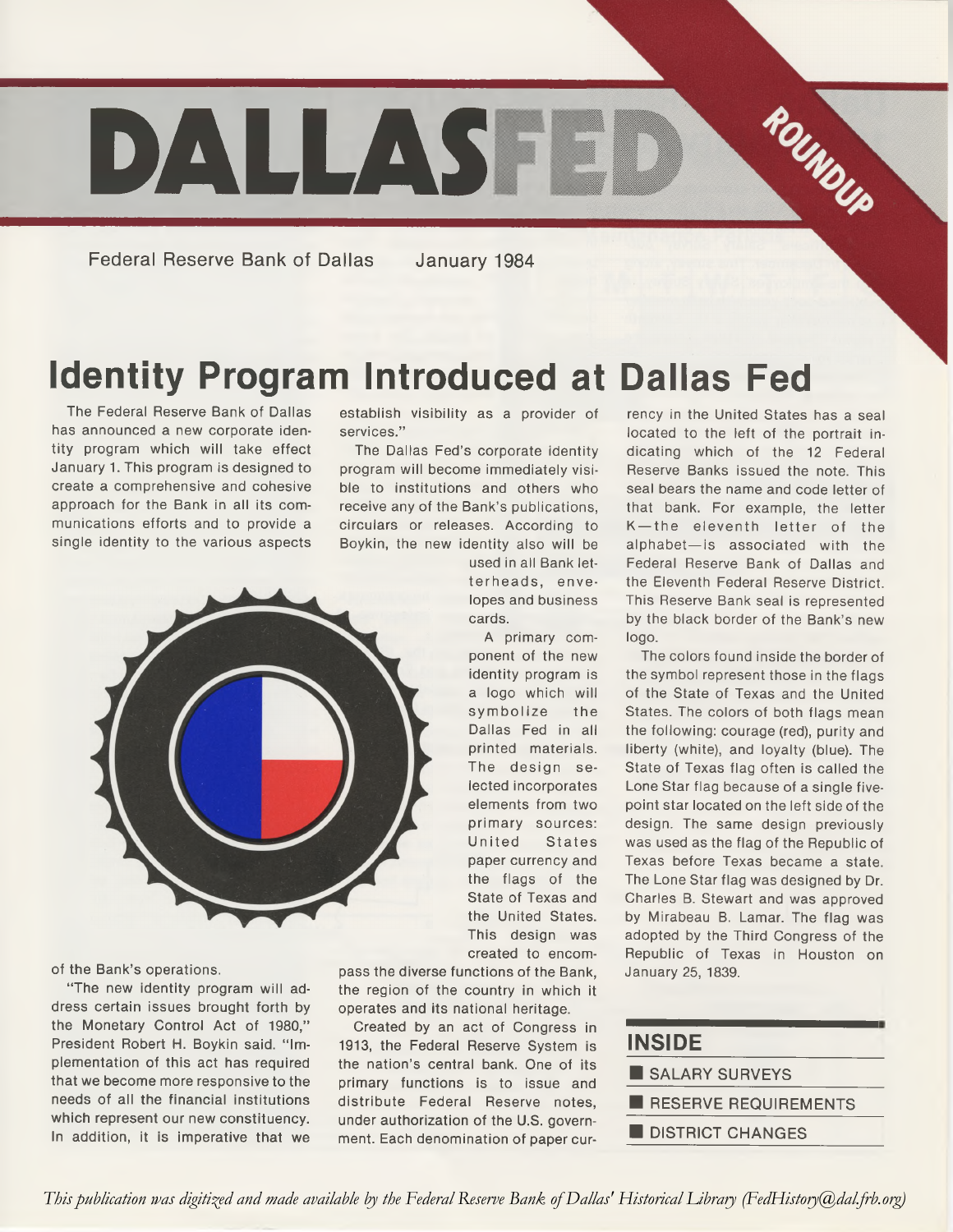# **Dallas Fed Publishes 1983 Salary Survey Results**

The average chief executive officer's salary was \$71,785 in 1983 for those banks which participated in the Dallas Fed's Officers' Salary Survey published in December. This survey, along with the Employees' Salary Survey, is published each year with both member and nonmember banks in the Eleventh Federal Reserve District given the chance to participate.

The surveys provide information on the average, maximum and minimum salaries for 31 official positions and 28 employee positions. Compensation in addition to salaries also is reported. In addition to averages reported for all participating banks in the Eleventh District, the information is compiled according to each of nine geographic areas and according to each of six deposit size categories.

The Officers' Salary Survey, for example, indicates an average chief executive officer's salary of \$71,785 across the Eleventh District in 1983, compared to \$65,929 reported for this position in the 1982 survey. Chief executive officers' salaries ranged from a minimum of \$18,000 to a maximum of \$220,000. Persons in these positions had an average 21 years of banking experience, with seven years in the chief executive position. These positions also included an average bonus of \$13,079, average profit sharing of \$7,691, average insurance benefits of \$1,768, and average retirement benefits of \$7,369. The survey also indicates that average chief executive officer salaries varied in 1983 according to geographic area *(see map).*

In addition to the chief executive officer position, the Officers' Salary Survey provides data on loan officers, trust officers, planning officers, controllers and branch managers among other official positions. The Employees' Salary Survey provides information on such positions as paying and receiving tellers, clerks, machine operators, bookkeepers, programmers, custodians, and other categories of tellers and secretaries.

Additional copies of the 1983 Officers' Salary Survey and Employees' Salary Survey are available upon request to the Public Affairs Department.

#### Lubbock 6 3  $\overline{2}$ 5 **Average Salary** Area  $\overline{1}$ \$84,236 **8** San  $\overline{c}$ 66,124 59,703 3 60,686  $\overline{4}$ 9 64.235 5 70,275 Corr 6  $\overline{7}$ 79.530  $\bf8$ 74,096 9 77,282

### **Directors Announced**

The Federal Reserve Bank of Dallas has announced appointments to its Head Office Board of Directors effective January 1.

Robert D. Rogers, president and chief executive officer of Texas Industries, Inc., has been designated by the Board of Governors of the Federal Reserve System as chairman of the board of directors. Rogers replaces Gerald D. Hines, owner of Gerald D. Hines Interests, who has served as chairman since 1981. Rogers has served as a director for the Bank since 1980.

John V. James, chairman of Dresser Industries, Inc., has been reappointed to the board of directors and was redesignated deputy chairman of the board.

Dr. Kent Gilbreath, associate dean of the Hankamer School of Business at Baylor University, and Miles D. Wilson, chairman of the board and chief executive officer of the First National Bank of Bellville, have been reelected directors.

Elvis L. Mason, chairman of the board and chief executive officer of InterFirst Corporation, has been selected by the Board of Directors of the Federal Reserve Bank of Dallas to represent the Eleventh District on the Federal Advisory Council. The council is composed of individuals in the banking industry from all 12 Federal Reserve districts. Members meet at least four times per year in Washington, D.C. to discuss issues relevant to economic and credit conditions as well as general banking practices.

Each Federal Reserve Bank has a nine-member board of directors which oversees operations under the general supervision of the Board of Governors.

#### **Chief Executive Officer Average Salaries By Geographic Area**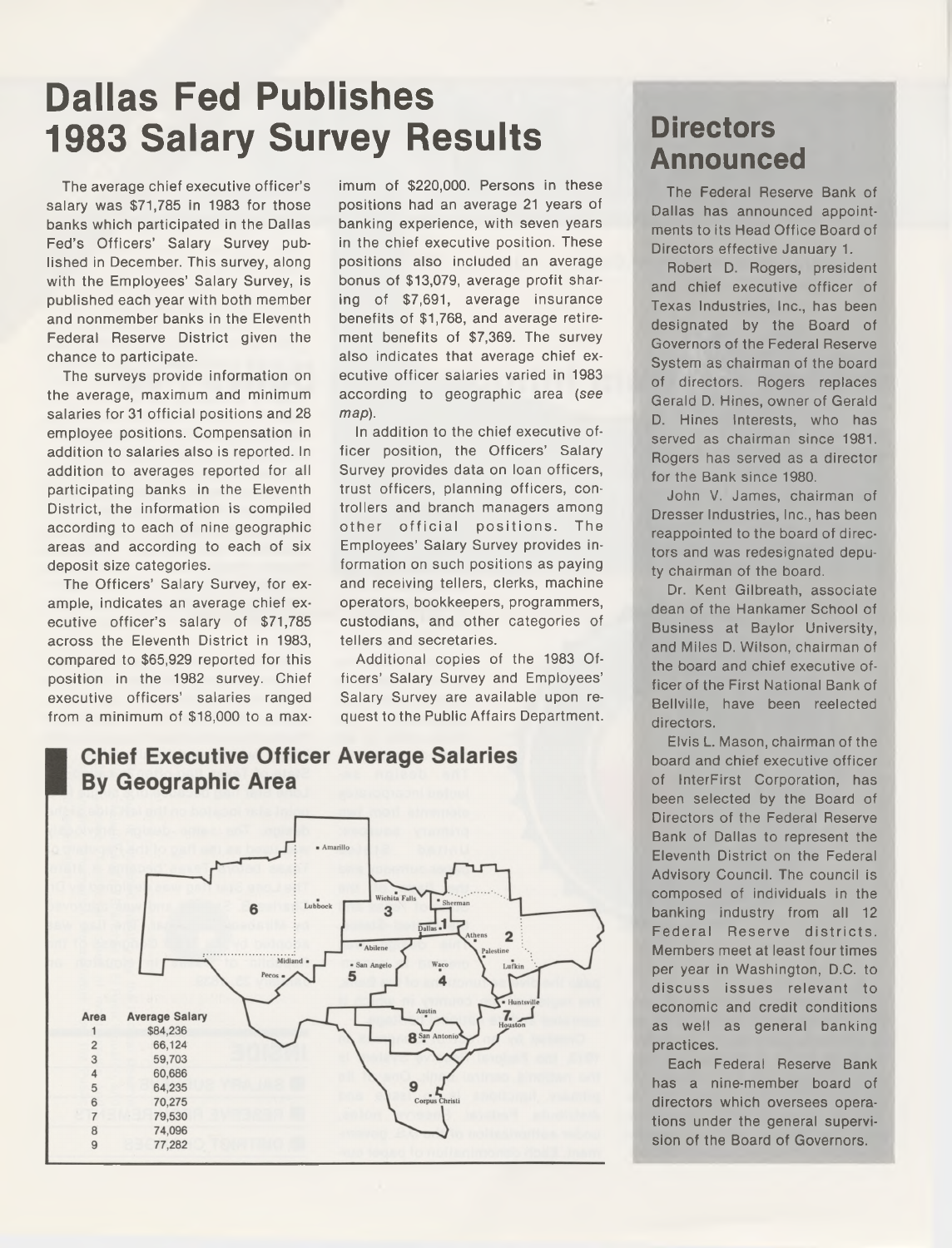# **Transition Period Begins For Contemporaneous Reserves**

#### **In the last of a two-part series,** *Roundup* **looks at the transition period associated with the implementation of** contemporaneous reserve re**quirements in February.**

 The transition period to contemporaneous reserve accounting will involve a change to two separate reserve computation periods and will include carryover provisions to allow financial institutions time to adjust to these changes. Under the former lagged method of accounting for reservable liabilities, financial institutions reported both transaction and nontransaction accounts during the same one-week period and were required to hold reserves against those accounts two weeks later. Under contemporaneous reserve requirements (CRR), required reserves for financial institutions will be based on deposits from two separate 14-day computation periods—one lagged period for nontransaction accounts and one contemporaneous period for transaction accounts.

The transition between these two methods will occur in January and February. The last maintenance period under the lagged method will begin Thursday, January 26, and will end seven days later on Wednesday, February 1. The corresponding computation period for both transaction and nontransaction accounts will be the seven-day period begin-

**TRANSITION SCHEDULE**

ning Thursday, January 12, and ending Wednesday, January 18.

The first maintenance period associated with CRR implementation begins Tuesday, February 2, and ends Wednesday, February 15. The corresponding computation periods associated with this maintenance period are as follows: Required reserves on nontransaction accounts will be calculated during the period from Tuesday, January

3, through Monday, January 16. Required reserves on transaction accounts will be calculated during the period from Tuesday, January 31, through Monday, February 13 (see *calendar).*

Because of the overlap involved in this transition, it will be necessary for financial institutions to keep track of reservable liabilities during three separate computation periods in January—once under the lagged method and two additional times asso-

#### **First CRR Computation and Maintenance Periods**

| S              |                 |                |                                                                               |                | F               | S  |
|----------------|-----------------|----------------|-------------------------------------------------------------------------------|----------------|-----------------|----|
| JAN.1          | $\overline{c}$  | 3              | $\overline{4}$                                                                | 5              | 6               | 7  |
| 8              | 9               | 10             | 11                                                                            | 12             | 13              | 14 |
| 15             | 16              | 17             | 18                                                                            | 19             | 20              | 21 |
| 22             | 23              | 24             | 25                                                                            | 26             | $\overline{27}$ | 28 |
| 29             | $\overline{30}$ | 31             | FEB.1                                                                         | $\overline{2}$ | 3               | 4  |
| $\overline{5}$ | $\,6$           | $\overline{7}$ | 8                                                                             | $\overline{9}$ | 10              | 11 |
| 12             | 13              | 14             | 15                                                                            | 16             | 17              | 18 |
|                |                 |                | <b>Contemporaneous Computation Period</b><br><b>Lagged Computation Period</b> |                |                 |    |

**Maintenance Period**

ciated with the first contemporaneous maintenance period (see *table).*

During the first year under CRR, the allowable carryover of excess or deficient reserve balances temporarily has been increased from 2 to 3 percent. Between February 2 and August 2, 1984, the allowable carryover will be 3 percent. Between August 2 and January 30, 1985, the carryover will be 2.5 percent. On January 31, 1985, the 2 percent carryover provision will be reestablished.

| <b>Computation period for:</b>                         |                                                     |                                            |  |
|--------------------------------------------------------|-----------------------------------------------------|--------------------------------------------|--|
| <b>Required reserves on</b><br>nontransaction accounts | <b>Required reserves on</b><br>transaction accounts | <b>Corresponding maintenance</b><br>period |  |
| January $12 -$ January $181$                           | January 12 - January 18                             | January 26 - February 1                    |  |
| January $3 -$ January $162$                            | January 31 - February 13                            | February 2 - February 15                   |  |
| January $17 -$ January 30                              | February 14 - February 27                           | February 16 - February 29                  |  |
| January 31 - February 13                               | February 28 - March 12                              | March $1 -$ March 14                       |  |

**1. Last computation and maintenance period under previous accounting method**

**2. First computation and maintenance period under CRR method**